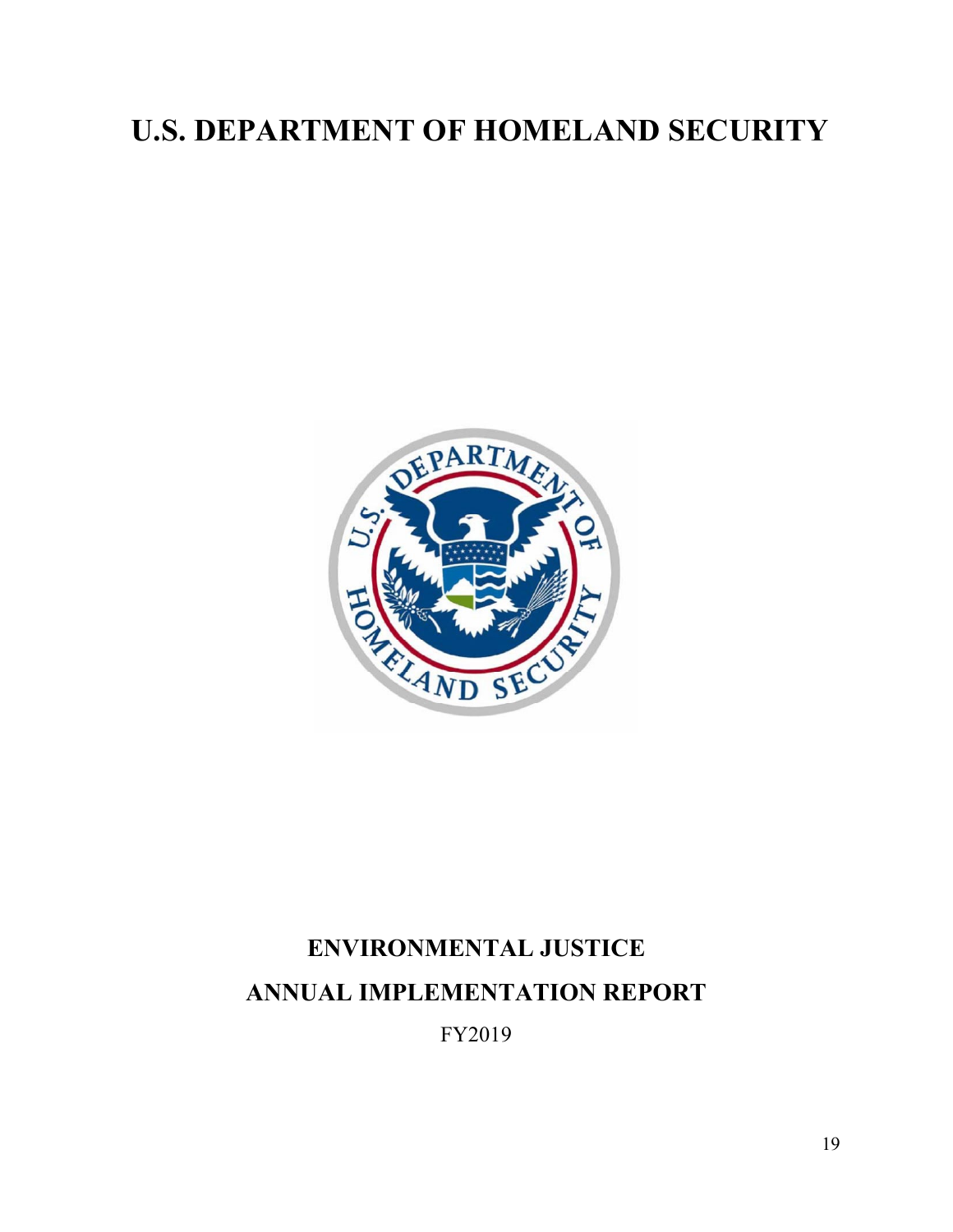## **Table of Contents**

| $\mathbf{I}$ . |                                                                              |  |  |  |  |
|----------------|------------------------------------------------------------------------------|--|--|--|--|
| П.             |                                                                              |  |  |  |  |
|                |                                                                              |  |  |  |  |
|                |                                                                              |  |  |  |  |
| Ш.             |                                                                              |  |  |  |  |
|                | Focus Area 1: Implementation of the National Environmental Policy Act (NEPA) |  |  |  |  |
|                | Focus Area 2: Implementation of Title VI of the Civil Rights Act of 1964, as |  |  |  |  |
|                |                                                                              |  |  |  |  |
|                | Focus Area 4: Impacts from Commercial Transportation and Supporting          |  |  |  |  |
| IV.            |                                                                              |  |  |  |  |
| V.             |                                                                              |  |  |  |  |
| VI.            |                                                                              |  |  |  |  |
|                |                                                                              |  |  |  |  |
|                |                                                                              |  |  |  |  |
|                |                                                                              |  |  |  |  |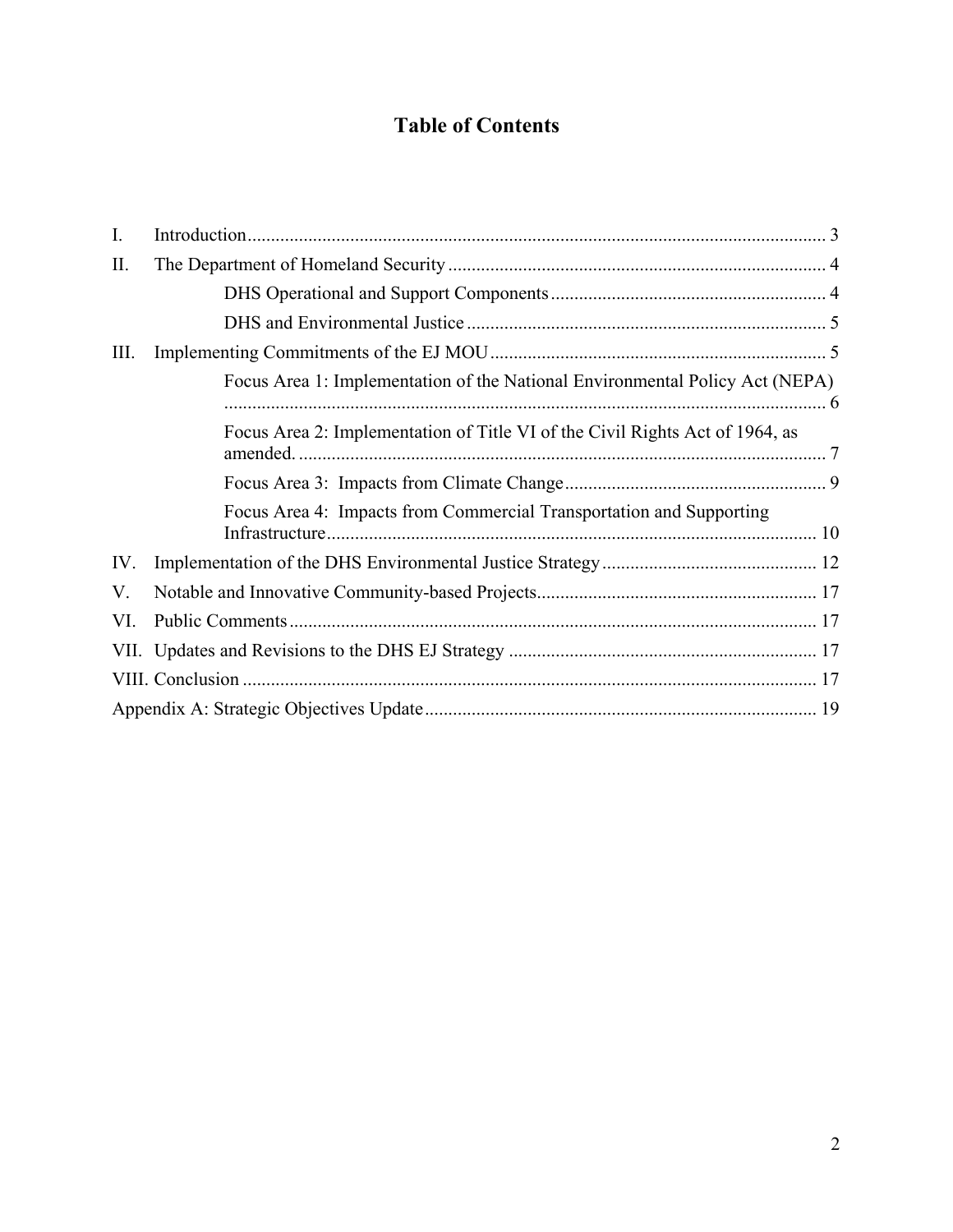## <span id="page-2-0"></span>**I. Introduction**

The Department of Homeland Security (DHS) continues to achieve meaningful results in ensuring environmental justice is part of its mission by "identifying and addressing, as appropriate, disproportionately high and adverse human health or environmental effects of its programs, policies, and activities on minority populations and low-income populations," as required in Executive Order (EO) 12898, *Federal Actions to Address Environmental Justice in Minority Populations and Low-Income Populations.*  In addition, EO 12898 required the EPA to establish a Federal Environmental Justice

*The U.S. Environmental Protection Agency (EPA) currently defines environmental justice as "the fair treatment and meaningful involvement of all people regardless of race, color, national origin, or income with respect to the development, implementation, and enforcement of environmental laws, regulations, and policies. These goals will be achieved when everyone enjoys the same degree of protection from environmental and health hazards and equal access to the decision-making process in order to have a healthy environment in which to live, learn, and work."* 

Interagency Working Group (EJIWG) and named executive agencies and offices required to participate. A Memorandum of Understanding (MOU) on Environmental Justice and EO 12898  $(EJ MOU)^1$  $(EJ MOU)^1$  was created and signed by covered agencies. Although DHS did not exist in 1994 and is thus not an agency expressly included in the EO, the Department joined 16 other federal agencies by signing the EJ MOU in August 2011.

Environmental justice considerations are also required by the National Environmental Policy Act (NEPA), 42 U.S.C. § 4321 *et seq*. and the Council on Environmental Quality (CEQ) implementing regulations at 40 C.F.R. Parts 1500-1508. The CEQ has provided specific guidance for considering environmental justice in analyses under NEPA through the *CEQ Environmental Justice Guidance Under the National Environmental Policy Act.*[2](#page-2-2) DHS also has a responsibility through Title VI of the Civil Rights Act of 1964, 42 U.S.C. § 2000d *et seq*. and the DHS implementing regulations at 6 C.F.R. Part 21 and 44 C.F.R. Part 7 to ensure nondiscrimination in the Department's federally assisted programs, including those that affect human health or the environment.

The following report serves as the Department's Annual Implementation Report for the fiscal year 2019 (FY2019). While this report is not all inclusive of Departmental environmental justice efforts, it shows a commitment toward achieving the goals set forth in EO 12898, the EJ MOU, and DHS policy.

 $\overline{a}$ 

<span id="page-2-1"></span><sup>&</sup>lt;sup>1</sup> The EJ MOU is available at https://www.epa.gov/sites/production/files/2015-02/documents/ej-mou-2011-08.pdf. Concurrently with the MOU, the participating agencies issued a *Charter for the Interagency Working Group on Environmental Justice*, available at [http://www.epa.gov/environmentaljustice/resources/publications/](http://www.epa.gov/environmentaljustice/resources/publications/interagency/iwg-charter-2011.pdf)<br>interagency/iwg-charter-2011.pdf.

<span id="page-2-2"></span><sup>&</sup>lt;sup>2</sup> https://ceq.doe.gov/docs/ceq-regulations-and-guidance/regs/ej/justice.pdf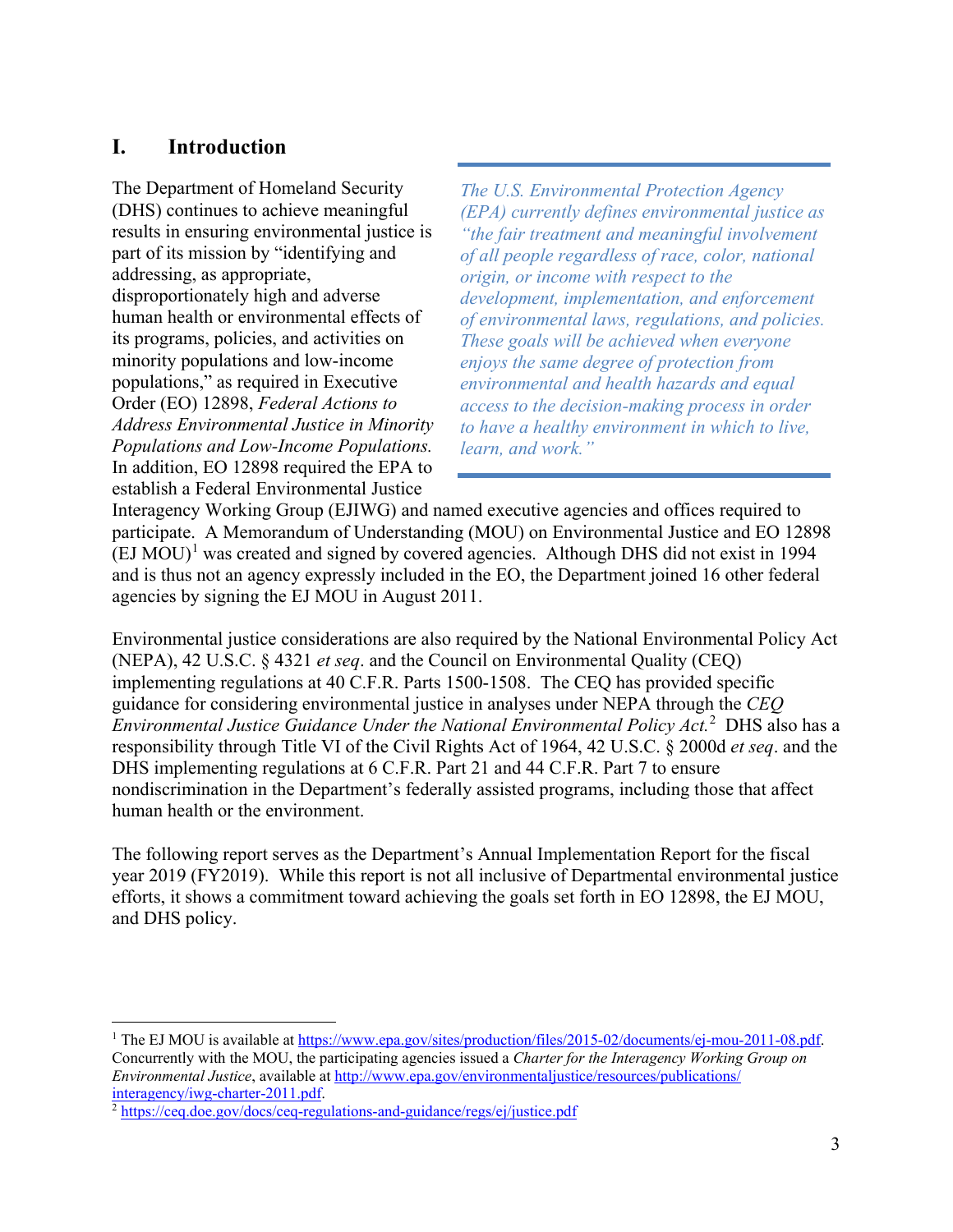## <span id="page-3-0"></span>**II. The Department of Homeland Security**

Established in 2002 in response to the September 11, 2001 terrorist attack, the Department is headed by the Secretary of Homeland Security. DHS is comprised of fourteen Operational and Headquarter Support Components each with a vital mission to secure the nation from the many threats it faces. This requires the dedication of more than 240,000 employees in jobs that range from aviation and border security and emergency response, to cybersecurity and infrastructure protection. The duties are wide-ranging with a clear goal - keeping America safe.

#### <span id="page-3-1"></span>**DHS Operational and Support Components**

DHS Operational and Headquarter Support Components include: Cybersecurity and Infrastructure Security Agency, U.S. Citizenship and Immigration Services, U.S. Customs and Border Protection, U.S. Coast Guard, Federal Emergency Management Agency, Federal Law Enforcement Training Centers, U.S. Immigration and Customs Enforcement, Transportation Security Administration, U.S. Secret Service, Science and Technology Directorate, Countering Weapons of Mass Destruction Office, Management Directorate, Office of Intelligence and Analysis, and Office of Operations Coordination.

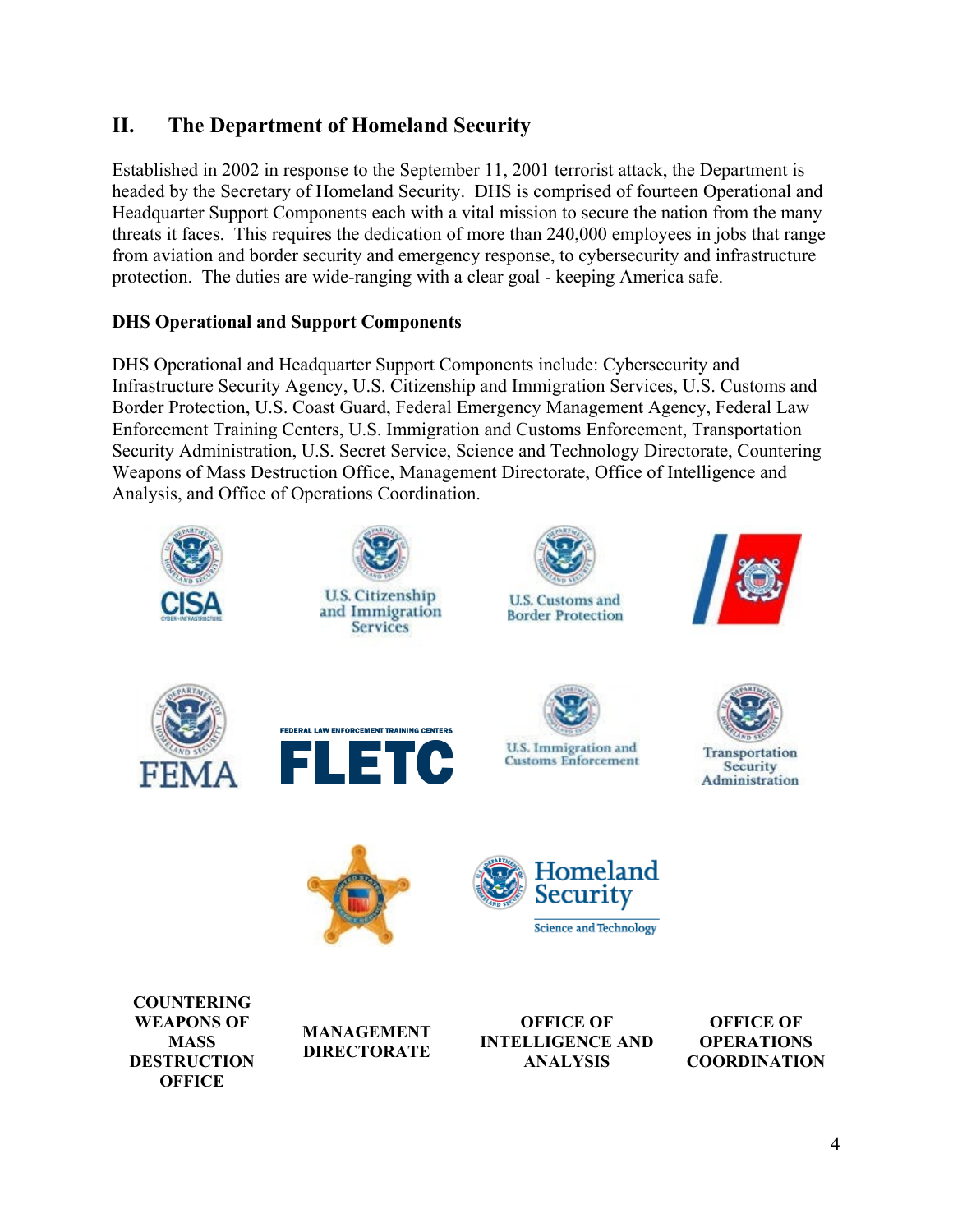#### <span id="page-4-0"></span>**DHS and Environmental Justice**

 $\overline{a}$ 

As explained more fully in the agency-wide Environmental Justice Strategy<sup>[3](#page-4-2)</sup> (DHS EJ Strategy), the Department approaches environmental justice through the missions and general strategic framework set forth in the Quadrennial Homeland Security Review<sup>[4](#page-4-3)</sup> (QHSR). The QHSR establishes the Department's six missions: Counter Terrorism and Homeland Security Threats; Secure U.S. Borders and Approaches; Secure Cyberspace and Critical Infrastructure; Preserve and Uphold the Nation's Prosperity and Economic Security; Strengthen Preparedness and Resilience; and Champion the DHS Workforce and Strengthen the Department. Environmental justice considerations can arise within all areas.

DHS has undertaken several commitments to further the aims of environmental justice, including the DHS EJ Strategy, the annual progress reports on its implementation<sup>[5](#page-4-4)</sup>, and DHS Directive 023-04, *Environmental Justice*. DHS also co-chairs an intra-agency Working Group on Environmental Justice (DHS EJWG) through the Office of the Chief Readiness Support Officer (OCRSO), Sustainability and Environmental Programs office (SEP), and the Office for Civil Rights and Civil Liberties (CRCL). These offices have been delegated by the Secretary to: serve as lead for Departmental environmental programs, including but not limited to policies and matters related to environmental compliance, sustainability, environmental planning, natural resources, historic preservation, and cultural resources (OCRSO); and establish and implement policy to ensure that all federally assisted programs or activities of the Department comply with various civil rights requirements (CRCL).

## <span id="page-4-1"></span>**III. Implementing Commitments of the EJ MOU**

In FY2019, DHS, as an active member of the EJIWG, worked to advance the integration of environmental justice principles throughout the enterprise and at all levels of government. Chaired by the EPA and representatives from 16 federal agencies and the White House, the EJIWG strives to engage and support local communities in addressing environmental and human health impacts of federal programs, policies, and activities by promoting comprehensive solutions for addressing environmental justice. In FY2019, Department environmental justice efforts focused on expanding program awareness and increasing interagency engagement with an emphasis on the focus areas discussed below.

<span id="page-4-2"></span><sup>3</sup> Department of Homeland Security, *Environmental Justice Strategy* (February 2012), available at [http://www.dhs.gov/xlibrary/assets/mgmt/dhs-environmental-justice-strategy.pdf.](http://www.dhs.gov/xlibrary/assets/mgmt/dhs-environmental-justice-strategy.pdf) 4 Department of Homeland Security, *Quadrennial Homeland Security Review Report: A Strategic Framework for a* 

<span id="page-4-3"></span>*Secure Homeland* (June 2014), available at [http://www.dhs.gov/publication/2014-quadrennial-homeland-security](http://www.dhs.gov/publication/2014-quadrennial-homeland-security-review-qhsr)[review-qhsr.](http://www.dhs.gov/publication/2014-quadrennial-homeland-security-review-qhsr) 5 Department of Homeland Security, *Environmental Justice Annual Implementation Progress Report* for the periods

<span id="page-4-4"></span>FY 2011 through FY2018 are available a[t https://www.dhs.gov/dhs-environmental-justice-strategy.](https://www.dhs.gov/dhs-environmental-justice-strategy)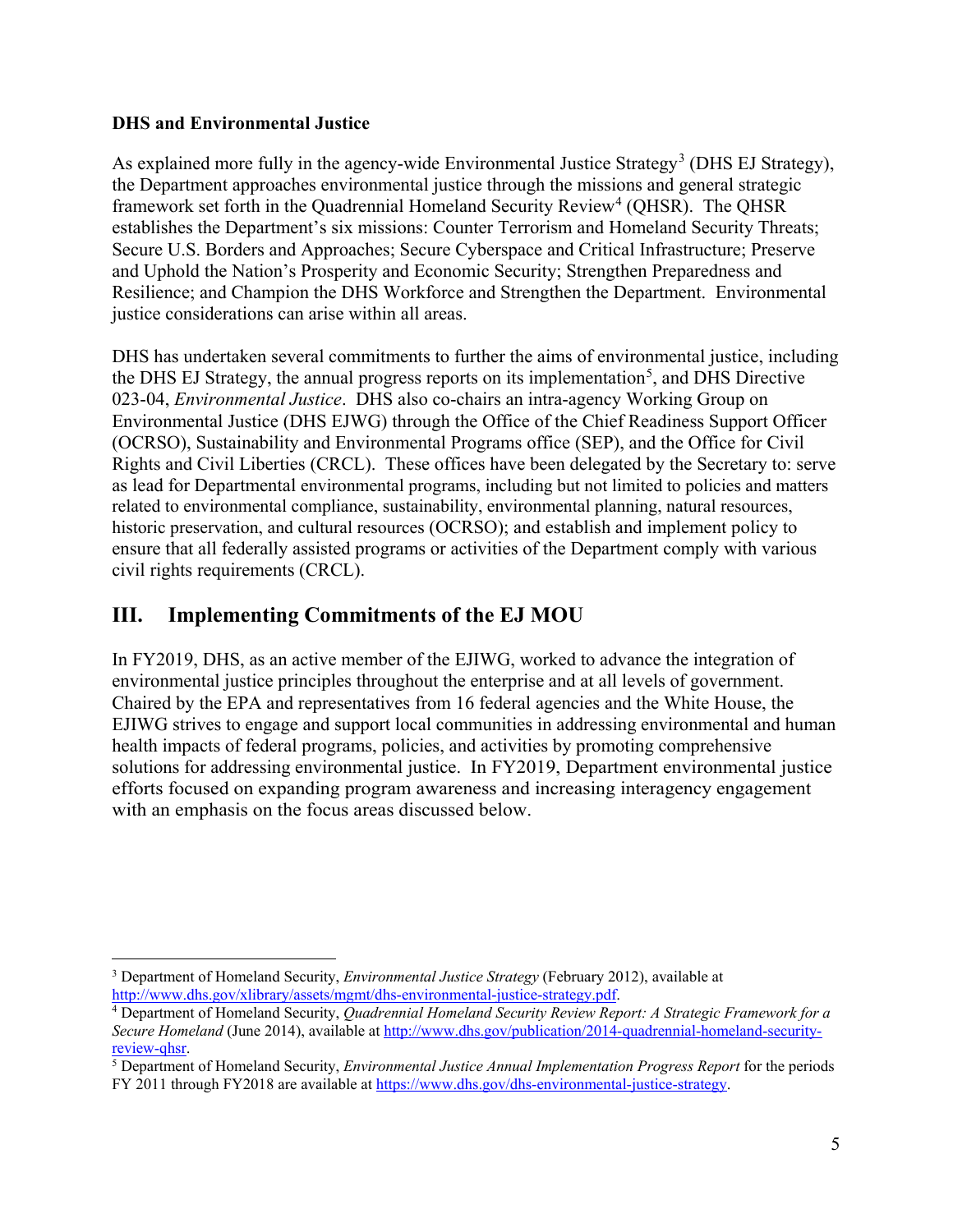#### **Focus Area 1: Implementation of the National Environmental Policy Act (NEPA)**

Under NEPA, DHS considers potential environmental effects of proposed actions on the human and natural environment. The NEPA analysis includes identifying and addressing environmental justice concerns, including human health, economic and social effects, and effects on minority and low-income communities. OCRSO, under its delegated authority, provides governance and oversight of the environmental planning and historic preservation program for the Department. Authored by OCRSO's Sustainability and Environmental Programs, DHS Directive 023-01, rev. 01, *Implementation of the National Environmental Policy Act*, [6](#page-5-0) complies with the CEQ regulations and requires the consideration of potential environmental justice issues for proposed actions. In addition to implementing the Department's NEPA policy, OCRSO actively participates in the NEPA Committee of the EJIWG. The NEPA Committee seeks to improve the effective, efficient, and consistent consideration of environmental justice issues in the NEPA process through the sharing of best practices, lessons learned, research, analysis, training, consultation, and other experiences of federal NEPA practitioners.

In FY2019, DHS Components undertook the following specific efforts for implementing environmental justice considerations and NEPA in agency actions:

#### **Federal Emergency Management Agency (FEMA)** – *Environmental Assessments*

During the reporting period, DHS completed nine (9) Environmental Assessments (EA) with Findings of No Significant Impacts and added the documents to the FEMA website for public access. All analyses and decisions took EO 12898 into consideration and no adverse or disproportionate impacts to low-income or minority populations were identified. The published documents were compliant with Section 508 of the Rehabilitation Act of 1973.

#### **U.S. Coast Guard (USCG)** – *NEPA Warrant Program and Training*

 $\overline{a}$ 

The USCG environmental planning warrant program (EPWP) for NEPA document reviewers requires all Level II and Level III warrant holders to have a minimum of one hour of training on EO 12898. CG-47 approved 47 new environmental planning warrants (EP warrants) in FY2019. Environmental staff must sign all final NEPA documentation and must hold a warrant. The EPWP reduces the risk of incomplete considerations under EO 12898 and NEPA and ensures that USCG environmental staff receive environmental justice training. This environmental justice training module is one hour in length and covers the history of environmental justice, the purpose and objectives of EO 12898, the principles for considering environmental justice under NEPA, NEPA's public involvement requirements and the different levels of collaboration, the objectives of EO 13045 (*Protection of Children from Environmental Health Risks and Safety Risks)*, the role of a Clean Air Act Section 309 review, and an understanding of the applicability of Title VI of the Civil Rights Act of 1964. The USCG's EPWP has increased the total number

<span id="page-5-0"></span><sup>6</sup> Department of Homeland Security Directive 023-01, *Implementation of the National Environmental Policy Act* and DHS NEPA Instruction Manual 023-01-001-01, Rev. 01 are available online at [http://www.dhs.gov/national](http://www.dhs.gov/national-environmental-policy-act)[environmental-policy-act](http://www.dhs.gov/national-environmental-policy-act) .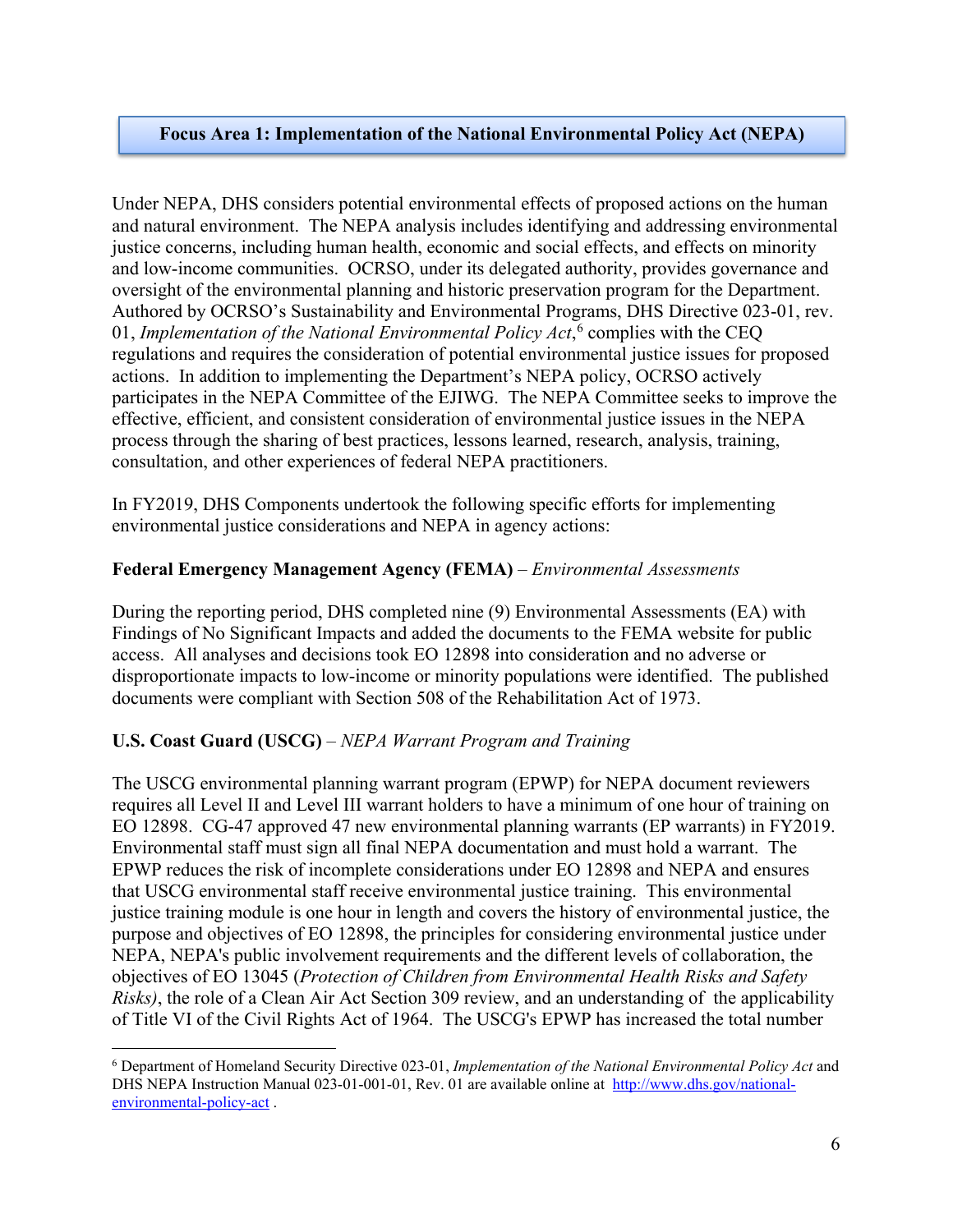of trainees and experienced staff authorized to review and sign NEPA compliance documents thereby increasing the number of reviewers that are trained in the requirements of EO 12898.

#### **USCG** – *NEPA policy*

The USCG finalized its revised NEPA policy, the *Environmental Planning Policy*, USCG Instruction (COMDTINST) 5090.1 (EP CI), and the *Environmental Planning Implementing Procedures* (EP IP) and published both in April 2019. The EP CI and IP contain more specific policy and procedures for addressing environmental justice considerations in USCG NEPA documents.

#### **U.S. Customs and Border Protection (CBP)** – *Bog Creek Environmental Impact Statement*

CBP released the Final Environmental Impact Statement (FEIS) and Draft Record of Decision for the Bog Creek Road Project to the public in FY2019. In coordination with the U.S. Forest Service as a joint preparer of the FEIS, CBP frequently engaged the local community, the Kootenai Tribe of Idaho, and the Kalispel Tribe to incorporate their concerns and consider any impacts on their ability to access parts of the Idaho Panhandle National Forests for recreational and cultural purposes. Due to the nature of the proposed action, the lack of proximity to communities (low-income, minority, or otherwise), and the lack of any direct, indirect, or cumulative human health and safety impacts, or impacts to access for the purpose of subsistence hunting, fishing, or other food gathering, analysis within the FEIS did not find potential environmental justice impacts requiring detailed analysis and discussion.

#### **Focus Area 2: Implementation of Title VI of the Civil Rights Act of 1964, as amended**

Title VI of the Civil Rights Act of 1964 ("Title VI") prohibits race, color, or national origin discrimination by recipients of financial assistance from DHS. Environmental justice issues may arise in programs and activities supported through federal financial assistance. In this context, Title VI is an important tool for addressing those concerns. By delegation from the Secretary and through regulations at 6 C.F.R Part 21, CRCL leads the Department's compliance efforts to assure that its federally assisted programs, including those that affect human health or the environment, do not discriminate based on race, color, or national origin, and comply with the affirmative requirements of Title VI and the Department's implementing regulations.

In order to ensure adherence to Title VI, and specifically its prohibition against national origin discrimination, recipients of DHS financial assistance should take reasonable steps to provide meaningful access to its programs and activities for limited English proficient (LEP) persons.<sup>[7](#page-6-0)</sup> LEP persons (i.e., those who have a limited ability to speak, read, write, or understand English) may also be a part of low-income or minority communities that are subject to disproportionately high and adverse environmental effects. In carrying out enforcement of Title VI, it is critical for DHS to identify the intersection with environmental justice as well as to

<span id="page-6-0"></span> $\overline{a}$ <sup>7</sup> *See, e.g., "Guidance to Federal Financial Assistance Recipients Regarding Title VI Prohibition Against National Origin Discrimination Affecting Limited English Proficient Persons.*" 76 Fed. Reg. 21755 (April 18, 2011).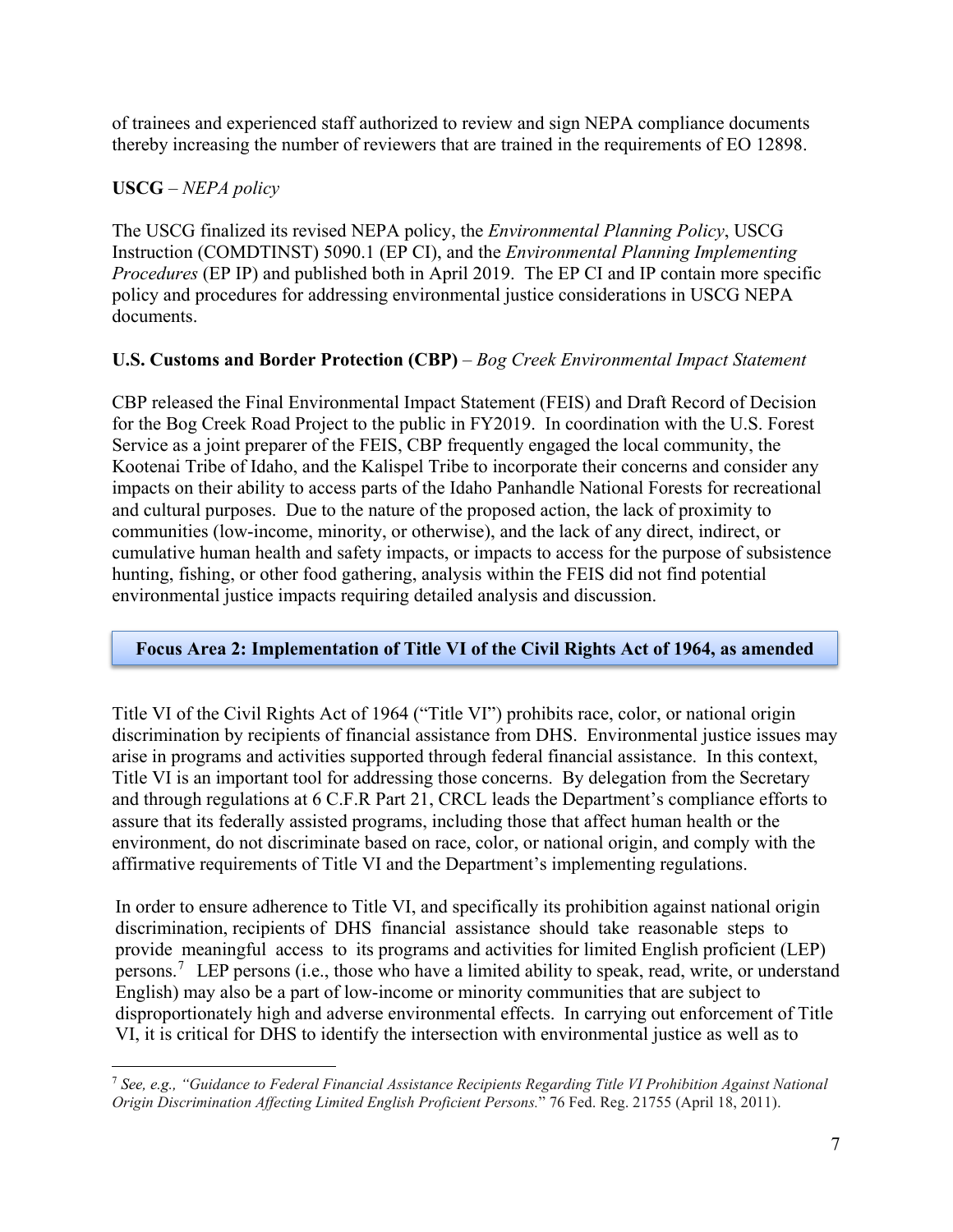educate recipients on fulfilling their language access obligations. To that end, integrating LEP persons into environmental justice efforts, such as through multilingual outreach and the regular use of competent interpreters at meetings and in other interactions, supports environmental justice goals and Title VI compliance.

In FY2019, CRCL continued to implement the DHS-wide Title VI compliance program. Major accomplishments include:

- **1. DHS Civil Rights Evaluation Tool**. In FY2019, CRCL, in coordination with the Federal Emergency Management Agency (FEMA) and other DHS Components, continued to review information submitted from recipients of DHS financial assistance (e.g., grantees, etc.) via the DHS Civil Rights Evaluation Tool, which includes data on civil rights complaints, and information on policies and procedures required to fulfill various civil rights obligations. The DHS Civil Rights Evaluation Tool assists grantees and other recipients of DHS financial assistance in understanding and meeting their requirements under civil rights laws and regulations. Based on the information received, CRCL and FEMA provided technical assistance and resources to recipients to address gaps in their programs and strengthen accessibility for persons with disabilities and persons with limited English proficiency.
- **2. Technical Assistance to Recipients**. CRCL published new resources to assist recipients in understanding their civil rights requirements related to meeting the needs of persons with disabilities, including:
	- a. *Reasonable Accommodation Guidance for DHS Recipients*; and
	- b. *Sample Notice and FAQs on Reasonable Accommodations for Individuals with Disabilities.*

CRCL publishes resources on its webpage targeted at recipients of DHS financial assistance. For more information, visit: [https://www.dhs.gov/resources-recipients-dhs](https://www.dhs.gov/resources-recipients-dhs-financial-assistance)[financial-assistance.](https://www.dhs.gov/resources-recipients-dhs-financial-assistance)

#### **FEMA –** *Equal Rights Advisors*

FEMA's Office of Equal Rights deploys a cadre of Civil Rights Advisors (CRADs) to disaster locations to support compliance with civil rights. In this context, CRADs provide technical assistance and guidance on Title VI and environmental justice issues under E.O. 12898. CRADs engage with FEMA program staff, community-based stakeholders, and recipients to support environmental justice compliance activities. In FY2019, FEMA's Office of Equal Rights strengthened its partnership with FEMA's Office of Environmental Planning and Historic Preservation at the headquarters and field levels to facilitate meaningful involvement of communities of color and low-income populations in the development and implementation of policy decisions impacting the environment during response and recovery. The two offices also worked to ensure decisions such as debris removal are undertaken in an equitable manner to prevent a disproportionate environmental impact on communities of color and low-income populations.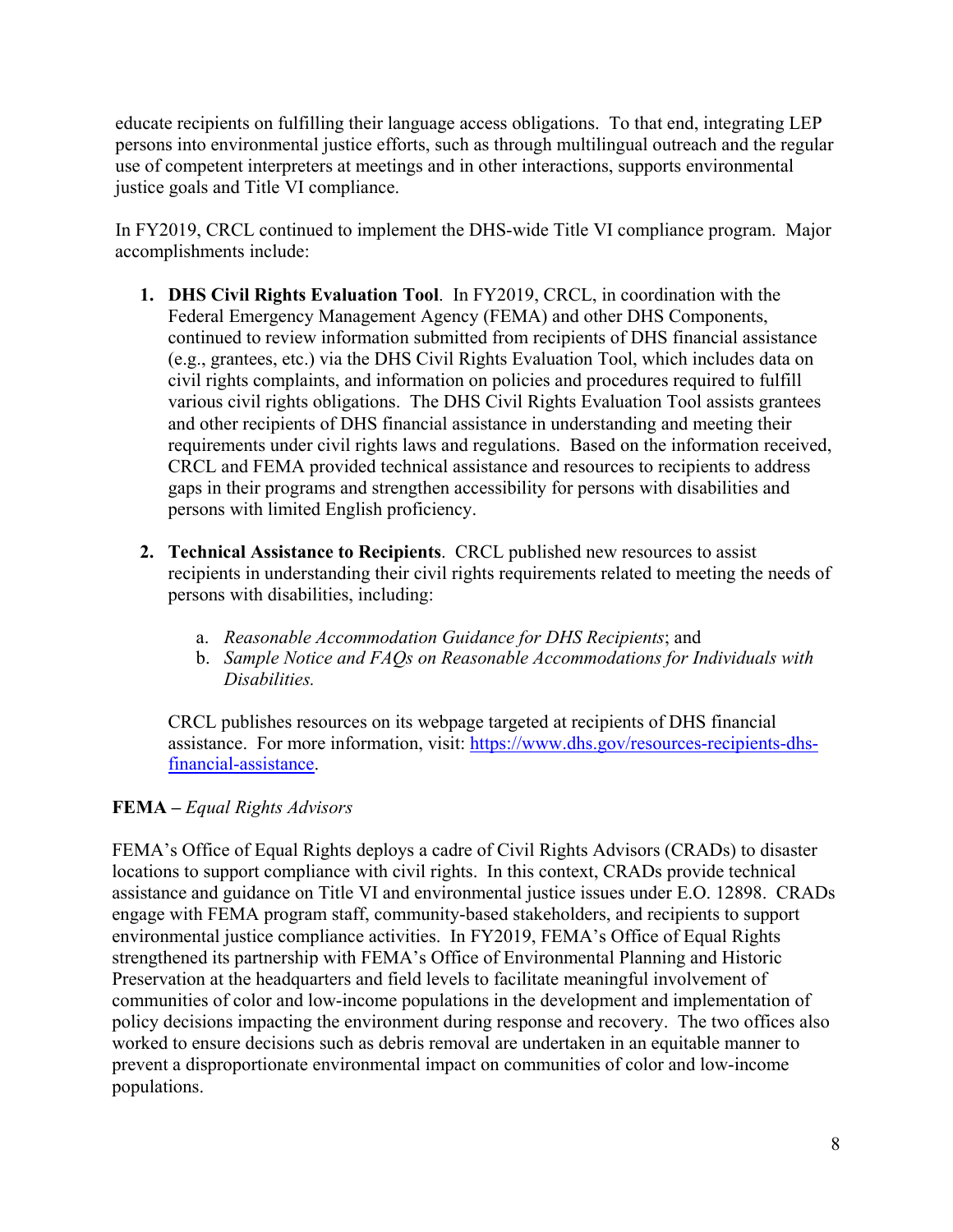#### **Focus Area 3: Impacts from Climate Change**

DHS identified climate change as a strategic priority in its mission to prevent, protect against, mitigate, respond to, and recover from threats and hazards, as well as to build in security, ensure resilience, and facilitate customs and exchange. The Department is strategically positioned to demonstrate the inseparability of security and resilience. In FY2017, DHS formed a team led by OCRSO in collaboration with the Office of Operations, Continuity Division as a follow-on to the Department's issuance of its Climate Resilience Directive 023-03 in July 2016. The tiger team developed the "DHS Resilience Framework", which was signed by the DHS Under Secretary for Management in August 2018. The Framework focuses on critical infrastructure areas: energy and water, facilities, information and communication technology, and transportation. The Framework also establishes guidelines for implementing, monitoring, and identifying DHS resilience readiness. Phases of resilience readiness include man-made and natural disaster emergency response, continuity of operations, devolution, recovery and reconstitution. The Framework also mandated each Operational Component to submit a "Plan for Resilience" by August 30, 2019; the deadline was met.

In FY2019, the tiger team officially formed into the Critical Infrastructure Security and Resilience (CISR) Working Group, whose membership consists of each Operational Component, DHS Headquarters offices and Management Lines of Business, led by the OCRSO and the Office of Operations. Points of contact for each focus area within Components is included in the CISR Working Group. The CISR Working Group continues the activities of implementing the Resilience Framework within the Department.

DHS Component-specific efforts to address impacts from climate change in FY2019 included:

#### **USCG –** *Arctic Strategy*

 $\overline{a}$ 

Satellite imagery from 2006 to 2018 shows the twelve lowest annual Arctic ice extents on record.<sup>[8](#page-8-0)</sup> Warming of the Arctic has led to longer and larger windows of reduced ice conditions. Changing terrain and subsistence food patterns, as well as the impacts of increasingly frequent and intense winter storms, continue to challenge local communities and increase risk in the maritime domain.

The USCG is charged with providing maritime safety and security to all Americans, including the hundreds of Alaskan Native villages and thousands of seasonal workers in the U.S. Arctic. Search and rescue, law enforcement, marine safety, waterways management, and other USCG missions are complicated by the Arctic's dynamic and remote operating environment. Increased accessibility and activity will create more demand for USCG services in the Arctic maritime domain. While long-term trends point to a more consistently navigable and competitive region, other environmental and economic factors make it difficult to predict the scope and pace of

<span id="page-8-0"></span><sup>8</sup> 2018 Arctic Report Card, National Oceanographic and Atmospheric Administration[, https://arctic.noaa.gov/Report-](https://arctic.noaa.gov/Report-Card/Report-Card-2018)[Card/Report-Card-2018](https://arctic.noaa.gov/Report-Card/Report-Card-2018)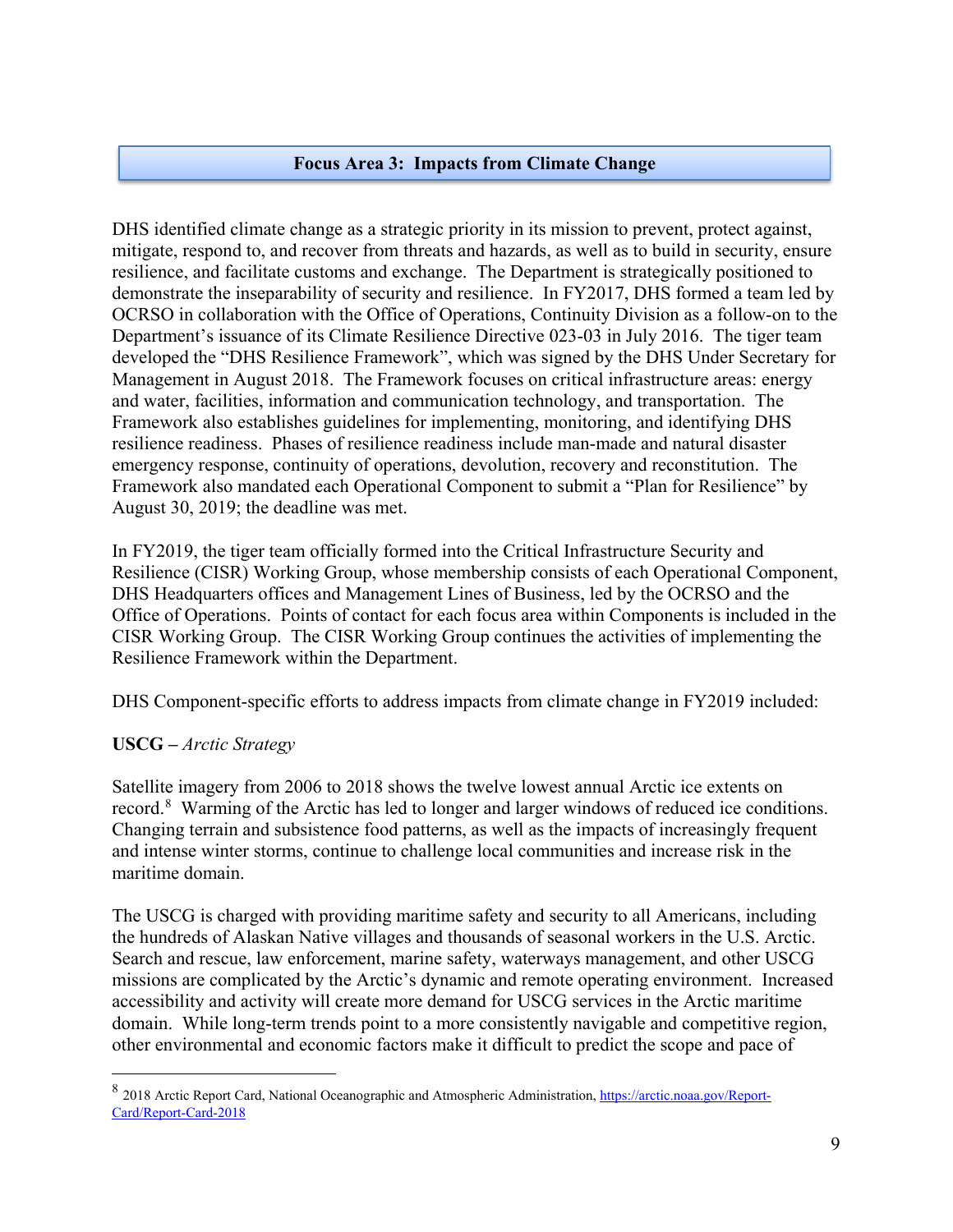change. In April 2019, with a greater understanding of the Arctic's changing conditions, the USCG updated its Arctic Strategy to provide a strategic outlook of the USCG's effort to succeed in the new Arctic. The updated Strategy addresses, among other topics, innovating and adapting to promote resilience and prosperity.

#### **USCG** – *Cutter HEALY*

The USCG also recognizes the significance of climate change, particularly to minority and lowincome communities in Alaska. During FY2019, the Coast Guard Cutter HEALY supported the Office of Naval Research (ONR) and National Oceanic and Atmospheric Administration (NOAA) research efforts in the Arctic to help the Federal government gain additional knowledge of the changing environment in the region resulting from climate change, which may impact areas such as tribal subsistence and maritime commerce.

#### **USCG** – *Kivalina Evacuation Bridge*

The USCG Bridge Program assisted efforts to improve accessibility to, and by, a remote community affected by impacts related to climate change. As a cooperating agency in the NEPA process, the USCG Bridge Program issued a permit for the construction of the Kivalina Evacuation Bridge across Kivalina Lagoon in Alaska. The primary purpose of this bridge is to provide a safe and reliable evacuation route in the event of a catastrophic event for a remote Alaskan coastal community already experiencing negative impacts associated with increased severity and frequency of storms and ocean surges.

#### **Focus Area 4: Impacts from Commercial Transportation and Supporting Infrastructure**

DHS is instrumental in the movement of goods through mission activities that occur at ports of entry and centralized examination stations along the nation's borders, emergency response efforts, and as the grantor of certain permits for bridges. In FY2019, OCRSO and the DHS Office of General Counsel actively participated in the EJIWG Goods Movement Committee.<sup>[9](#page-9-0)</sup> The EJIWG identified goods movement as one of four areas of focus in the EJ MOU in an effort to coordinate between federal agencies the appropriate consideration of potential adverse environmental and human health effects from the commercial transportation of freight (goods movement) and supporting infrastructure on minority, low-income, and tribal/indigenous populations.

On December 4, 2015, the Fixing America's Surface Transportation (FAST) Act was signed into law. Title 41 of the FAST Act, 42 U.S.C. § 4370m *et seq*., referred to as "FAST-41," created a new governance structure, set of procedures, and funding authorities to improve the federal

<span id="page-9-0"></span> $\overline{a}$ <sup>9</sup> Environmental Protection Agency, *EPA's Response to the National Environmental Justice Advisory Council Report: Reducing Air Emissions Associated with Goods Movement: Working Toward Environmental Justice* (June 28, 2010).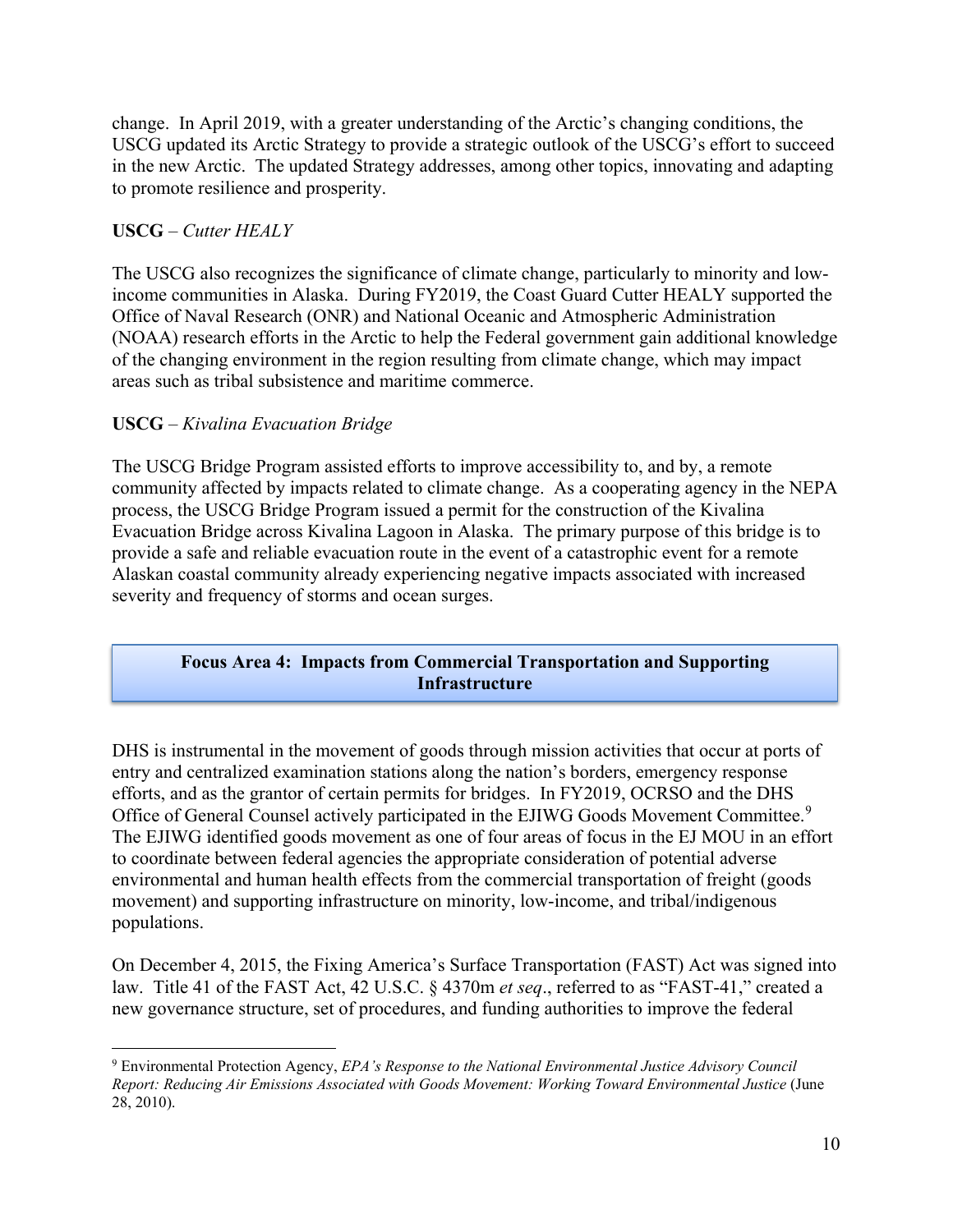environmental review and authorization process for covered infrastructure projects. FAST-41 also established the Federal Permitting Improvement Steering Council (Permitting Council). The Permitting Council consists of members from 14 federal agencies, the CEQ, and the Office of Management and Budget. DHS is an active member of the Permitting Council. Additionally, in 2017, the President issued EO 13807, *Establishing Discipline and Accountability in the Environmental Review and Permitting Process for Infrastructure Projects*, also known as One Federal Decision*,* to streamline federal permitting environmental analysis.

Infrastructure projects covered by FAST-41 lead to increased commercial freight transportation activity and supporting infrastructure (i.e., goods movement), fostered by the USCG Bridge Permit program and Office of Operating and Environmental Standards (CG-OES) deepwater port licenses. Goods movement includes the distribution of freight (raw materials, parts and finished products) by all means of transportation including marine, air, rail, and truck. Goods movement facilities include seaports, inland ports, airports and land ports of entry (border crossings), rail yards, and rail lines, highways, highway truck traffic roads, pipelines, and warehouse and distribution centers. The EJIWG Goods Movement Committee is principally focused on addressing the issues and concerns of overburdened communities impacted by goods movement.

DHS Component-specific efforts related to goods movement in FY2019 included:

#### **USCG** – *Arctic Strategy, Arctic Maritime Transportation System*

As mentioned in Focus Area 3: Impacts from Climate Change, the USCG updated its Arctic Strategy in April 2019. The Arctic's role in geostrategic competition is growing, in large part because reductions in permanent sea ice have exposed coastal borders and facilitated increased human and economic activity, and greater access through Arctic shipping routes. While the near-term future of these routes is uncertain, a polar route has the potential to reduce transit times of traditional shipping routes by up to two weeks. The USCG will continue to assess the changing conditions of the Arctic and will advance and modernize the Arctic Marine Transportation System. The Arctic Marine Transportation System is an inter-agency effort to coordinate policies for the growing network of ports, waterways, navigable channels, marine terminals, and inter-modal connections that allow for the transportation of people and goods to, from, and on the water. Proposed projects resulting from the USCG 2019 Arctic Strategy may require NEPA analysis, which would entail consideration of environmental justice for such actions.

#### **USCG** – *Bridge Permits*

During FY2019, the USCG Bridge Program considered environmental justice in its NEPA analysis for issuance of 33 bridge permits across the nation.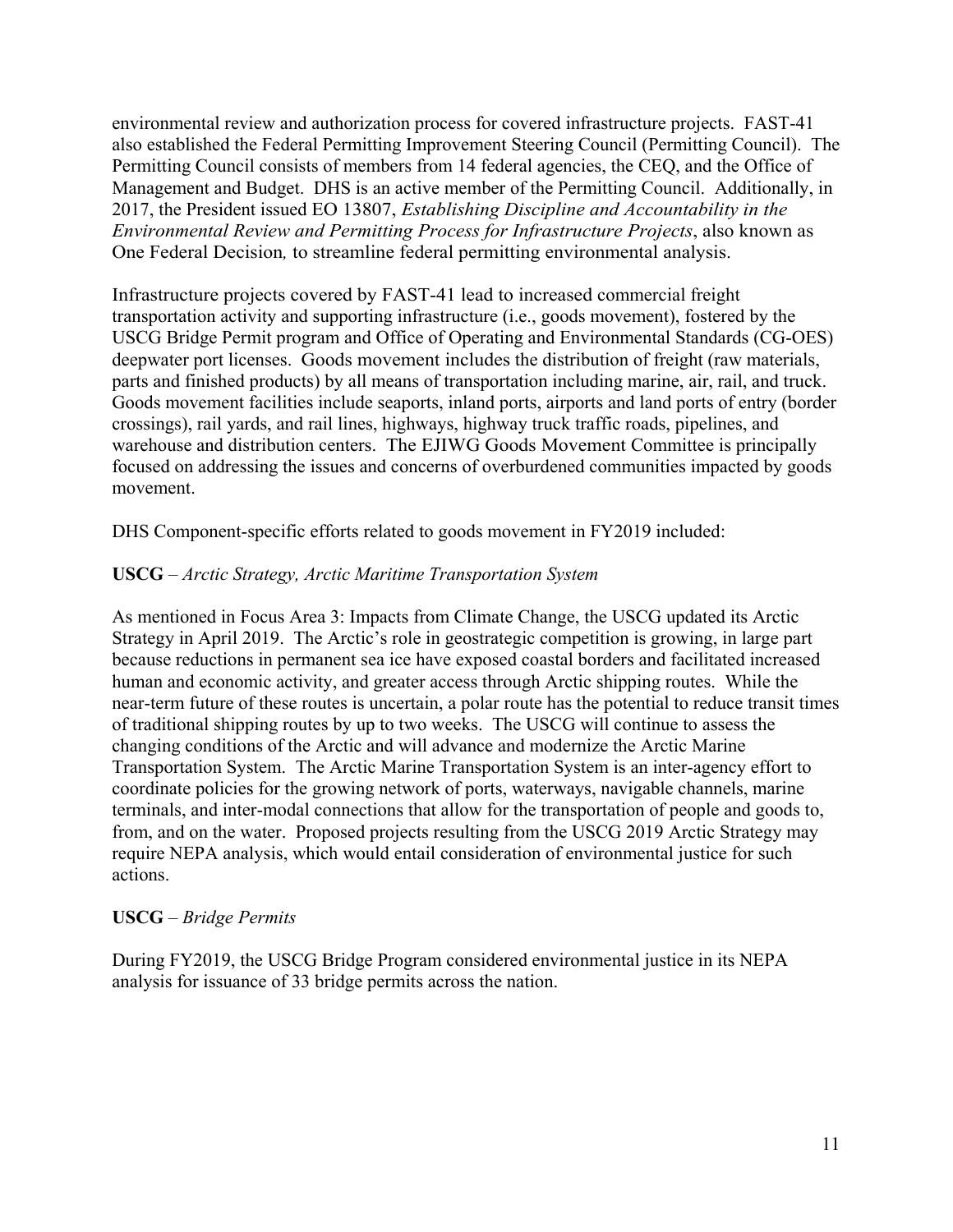### <span id="page-11-0"></span>**IV. Implementation of the DHS Environmental Justice Strategy**

The DHS Environmental Justice strategy integrated environmental justice principles into the Department's everyday operations in FY2019 through a variety of methods. The following provides several examples of DHS FY2019 implementation efforts that were not previously addressed in Section III of this report.

**Creating a Directive and Instruction on Environmental Justice.** In FY2019, DHS furthered implementation of the DHS Directive 023-04*, Environmental Justice,* at the Headquarter and Component levels.

#### **USCG**

In FY2019, the USCG finalized its Environmental Planning Commandant Instruction and Implementing Procedures, which make environmental justice a required component of the NEPA compliance process. In addition, the USCG Bridge Program continued efforts in FY2019 to review and revise two of its governing policy and guidance documents to address environmental justice. Revisions were made to policy, the *Bridge Administration Manual*, and supporting guidance document, the *Bridge Program Environmental Documentation Tactics, Techniques, and Procedures.*

#### **FEMA**

FEMA's Environmental and Historic Preservation office maintains an internal resource library for its cadre members. In FY2019, FEMA added to the resource library by creating, *Overview of Executive Order 12898: Environmental Justice.* The resource guidance document provides information on environmental justice policy, key definitions, approaches to analyzing environmental justice, documentation requirements, and resources and tools such as EJSCREEN.

In FY2019, FEMA's Federal Preservation Officer led a group in the drafting of a National Historic Preservation Act, Section 106 Tribal Consultation Guide (Guide). The objective of the Guide is to explain how to build, maintain, and enhance relationships with Native American Tribes, and conduct Section 106 consultation in a sensitive manner that respects Tribal sovereignty.

**Developing Compliance and Review Capacity**. DHS continued to expand the Department's environmental justice compliance and review capacity in FY2019.

#### **DHS-wide**

As established by *Directive 023-01, Rev 01, Implementing the National Environmental Policy Act*, the Environmental Planning and Historic Preservation Decision Support System (EPHP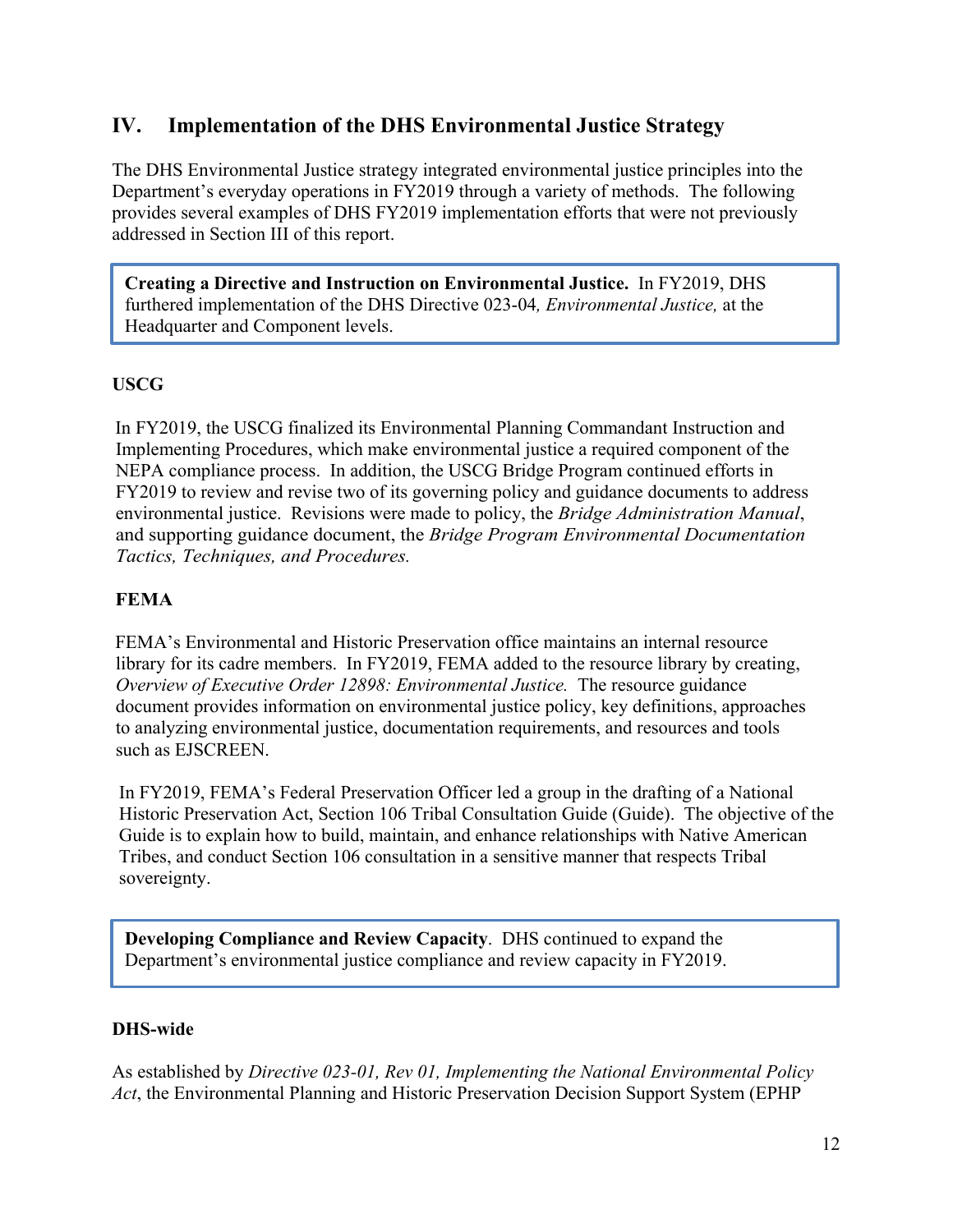DSS) is the online system for documenting NEPA review and compliance for certain DHS actions. In FY2019, DHS documented 1,487 categorical exclusions in the EPHP DSS, where preparers were required to answer questions regarding consideration of environmental justice.

#### **FEMA**

Training personnel is a key component to ensuring environmental justice considerations are appropriately addressed in FEMA's NEPA review processes. In FY2019, FEMA offered the following environmental justice related classroom and online training:

- 1. Eleven (11) courses of FEMA E/L-0253 "Introduction to Environmental and Historic Preservation Compliance" (an in-person class). A total of 205 students attended.
- 2. In addition to these classroom offerings, a secondary, online version of E/L-0253 (IS253a) is available for download and access for a broader audience. A total of 145 individuals completed this course during the reporting period.
- 3. On May 17, 2019, the FEMA Environmental and Historic Preservation Office hosted a webinar lead by the Shipley Group on the topic of Environmental Justice. The webinar was open to thirty (30) Environmental and Historic Preservation (EHP) practitioners with the agenda tailored to FEMA projects, looking at techniques to engage the public and identifying impacts to disadvantaged and minority communities.

#### **CBP**

The United States Border Patrol (Border Patrol) provides CBP Environmental and Cultural Stewardship training at the Academy for all newly hired agents to provide them with tools to mitigate the impacts that operations have on the environment and understand how environmental impact assessment is incorporated into planning for projects supporting the operational mission. All agents must also attend annual refresher training via the online DHS PALMs training portal. The Border Patrol divides the United States into 20 geographic operational areas called sectors. Each sector has identified personnel, such as Public Lands Liaison Agents (PLLAs), who specialize in mitigation of environmental impacts and addressing public concerns. Border Patrol PLLAs completed their annual supplemental training in August 2019. PLLAs participated in Interagency Regional and National Wilderness Stewardship Training alongside land managers from the Department of Interior in September 2019. The course emphasized interpreting and applying the 1964 Wilderness Act, agency policies, and wilderness management principles.

**Identifying and Addressing Environmental Justice Considerations in Programs, Policies, and Activities**. In FY2019, the DHS EJWG, composed of representatives from DHS Components and Headquarter offices, met bi-monthly to review DHS programs and activities, share best practices, and explore opportunities to advance intra- and inter-agency collaboration on current and emergent issues.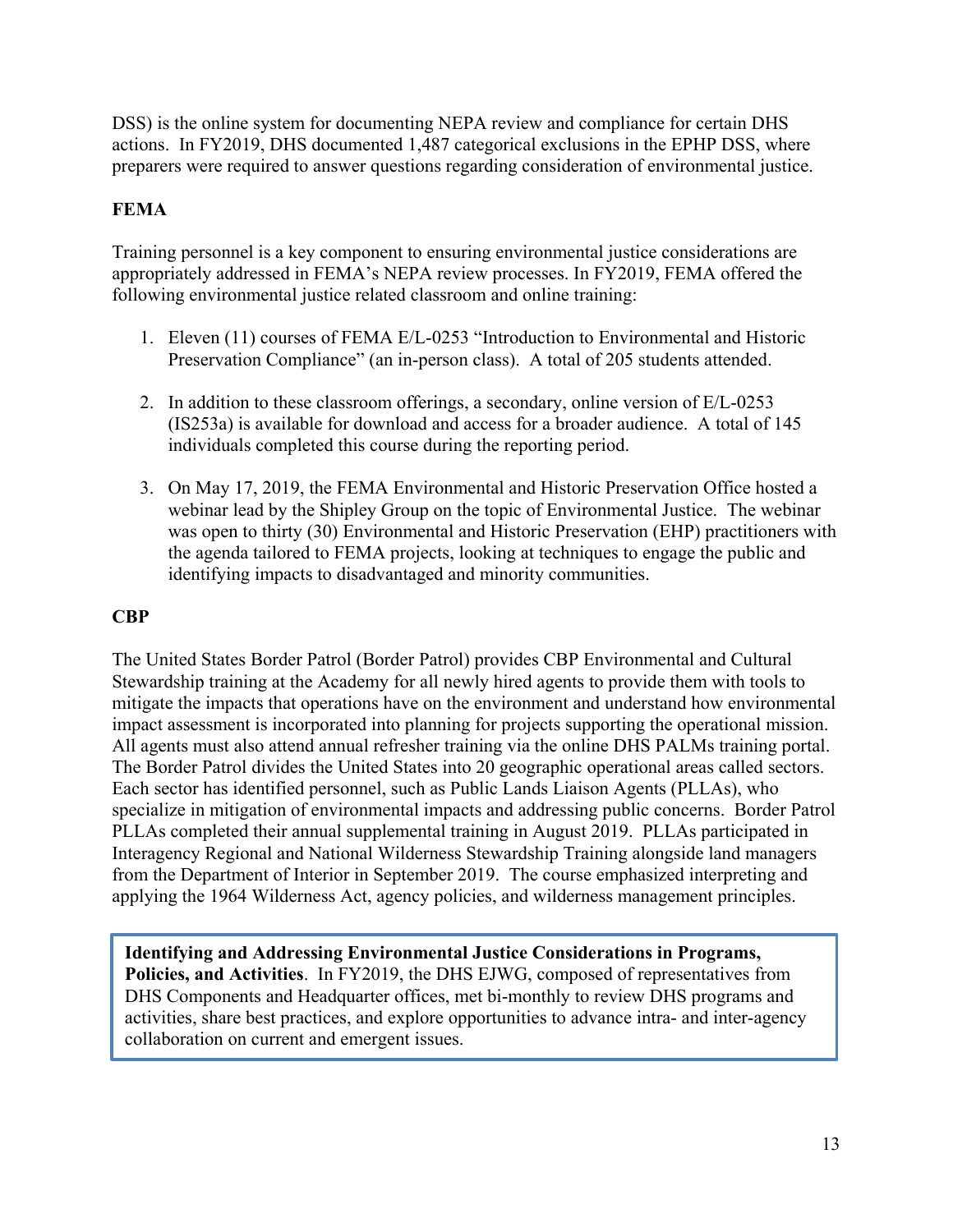#### **FEMA**

After feedback from some Tribal Nations was received suggesting the FEMA grant programs (Individual Assistance, Public Assistance, and Mitigation) are disproportionally available to certain populations such as Federally Recognized Tribes, FEMA Region I provided in-person training to the Aroostook Band of Micmacs Tribe in Presque Isle, Maine. The training provided an overview of FEMA's Environmental and Historic Preservation (EHP) review process, including a primer on various environmental laws, regulations, and EOs, including environmental justice.

#### **Intergovernmental Affairs (IGA)**

IGA's tribal affairs program works to assist Department offices and Components with understanding the Indian Civil Rights Act of 1968 and applicability to civil rights and civil liberties activities. IGA works in coordination with CRCL in efforts to ensure Indian civil rights are upheld and programs are delivered. IGA holds monthly conference calls with tribal affairs specialists from throughout the Department.

#### **USCG**

The USCG Cutter HEALY routinely communicated with Alaskan Native communities and their subsistence leaders during whaling season in FY2019. This communication ensured HEALY was aware of Alaskan Native subsistence hunting efforts and de-conflicted disruption of hunts.

The USCG Bridge Program, as part of the standard application adjudication process, issued public notices prior to any bridge permit action and solicited comments regarding environmental justice concerns. Tribal interactions regarding proposed permits are frequent occurred, with four instances of tribal interactions regarding actions for bridge permits. Although the Bridge Program made no changes to its planned actions based upon these interactions, the comments and feedback provided by these groups were incorporated into the consideration of the final action via the NEPA and National Historic Preservation Act processes.

At the request of the USCG, the DHS Center of Excellence, Arctic Domain Awareness Center (ADAC), conducted the "Arctic Incidents of National Significance 2019 Alaska Native and Rural Arctic "Insights" Community Workshop" in Nome, Alaska on April 18-19, 2019. The workshop was used to elicit insight and perspective from Alaska Natives and other rural Alaskans on the immediate crisis response efforts which would be undertaken by volunteer first responders from rural Alaska Native villages and to understand likely shortfalls in crisis response. This information was intended to inform emergency response planners on flaws or inconsistencies in their assumptions, to describe the key concerns or gaps that remote populations would experience during these types of incidents, and to discuss how their communities might act as force multipliers during an ongoing crisis.

Insights were also sought regarding post-crisis effects on Alaskans over both short- and longerterm time scales that might be exacerbated by remoteness, impact on subsistence ways of life, and other unique circumstances in this region of the Arctic. The information learned from this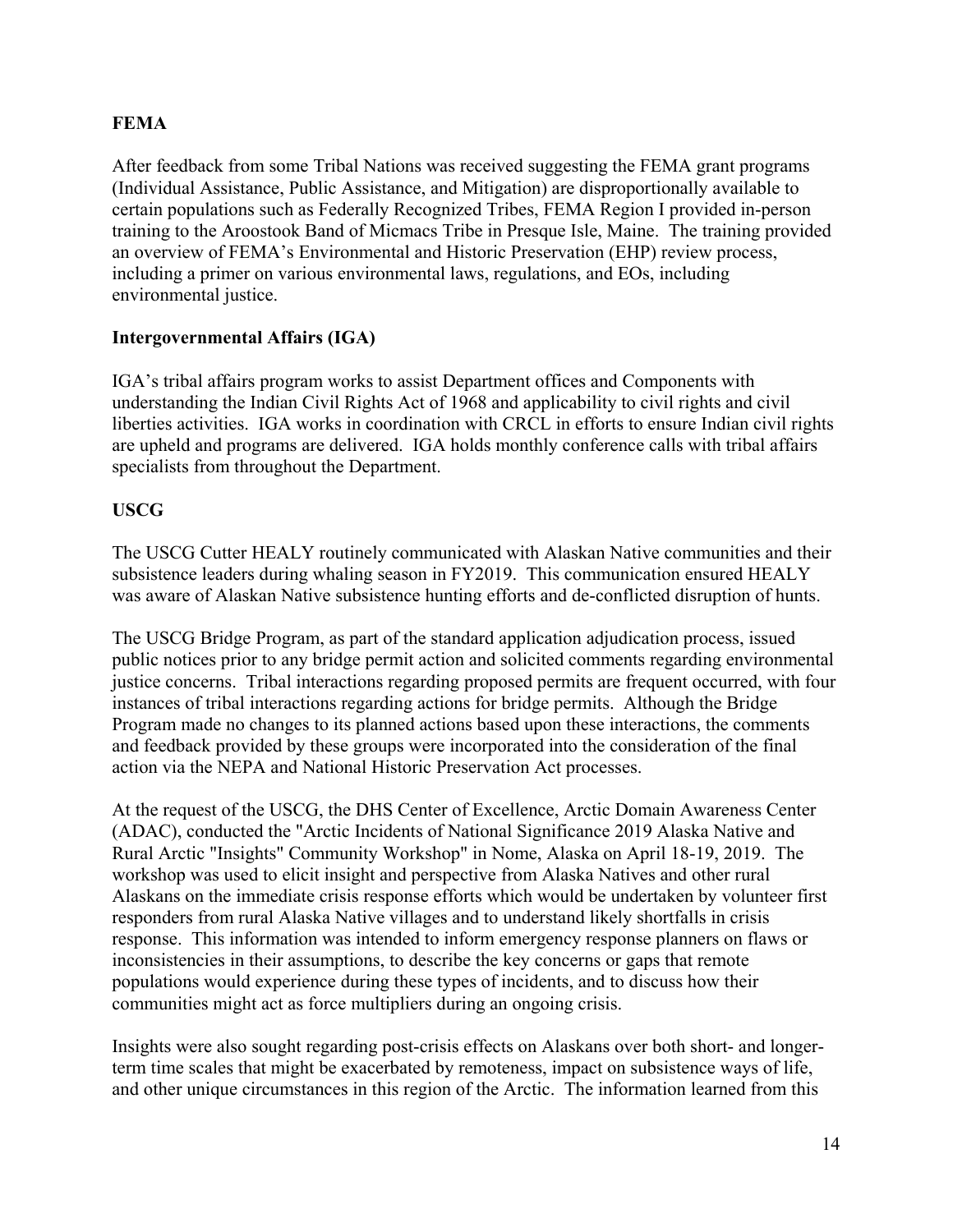workshop informed development and execution of the May 20-22, 2019, ADAC "Arctic Incidents of National Significance Stressing the System, Managing a Complex Arctic Crisis" workshop, which identified areas for potential research to close USCG science and technology gaps in the changing Arctic region.

**Collaborating with Other Agencies on Environmental Justice Related Matters**. As outlined in the QHSR, "Homeland security spans the authorities and responsibilities of federal departments and agencies; state, local, tribal, and territorial governments; the private sector; and private citizens and communities. For this reason, coordination and cooperation are essential to successfully carrying out and accomplishing the homeland security missions."

#### **CBP**

In September 2018, Department of Interior (DOI) and DHS/US Border Patrol signed a Statement of Mutual Benefit and Support for the Southern Border Fuels Management Initiative to reduce the wildfire risk along the Southern Border and increase officer safety. In FY2019, \$5 million was made available to fund the initiative. DOI bureaus interested in requesting FY2019 funding under this initiative coordinated and developed project proposals with their local Public Lands Liaison Agents. One of the projects funded was the Cocopah Tribe's Border Fuels Project for wildfire risk measures on 160 acres.

In FY2019, DHS deployed Temporary Immigration Hearing Facilities (IHFs) in Laredo and Brownsville, Texas, to support the expansion of the Migrant Protection Protocols in response to the migrant crisis at the Southwest border. Laredo and Brownsville were identified by DHS's OCRSO as the top priority locations for this effort. CBP provided support for this effort in the development of requirements, procurement of facilities services and information technology equipment, management/oversight of the projects in coordination with U.S. Citizenship and Immigration Services, U.S. Immigration and Customs Enforcement, U.S. Federal Protective Services, Department of Justice, and the General Services Administration.

**Communicating Through Active Outreach Efforts**. DHS remains committed to active outreach, which includes:

#### **CBP**

As part of the planning process for the Rio Grande Valley Levee/Border Wall System construction projects, CBP sought input from the public on potential impacts to the environment, culture, commerce, and quality of life. An initial notification inviting input was sent to federal, state, and local agencies, environmental non-governmental organizations, and local landowners in July 2019. Notification of the public input process was distributed in English and Spanish through letters, e-mails, media advisory, print and digital advertisements, webinars, and flyers posted in local community centers and libraries. Based on feedback received from the public,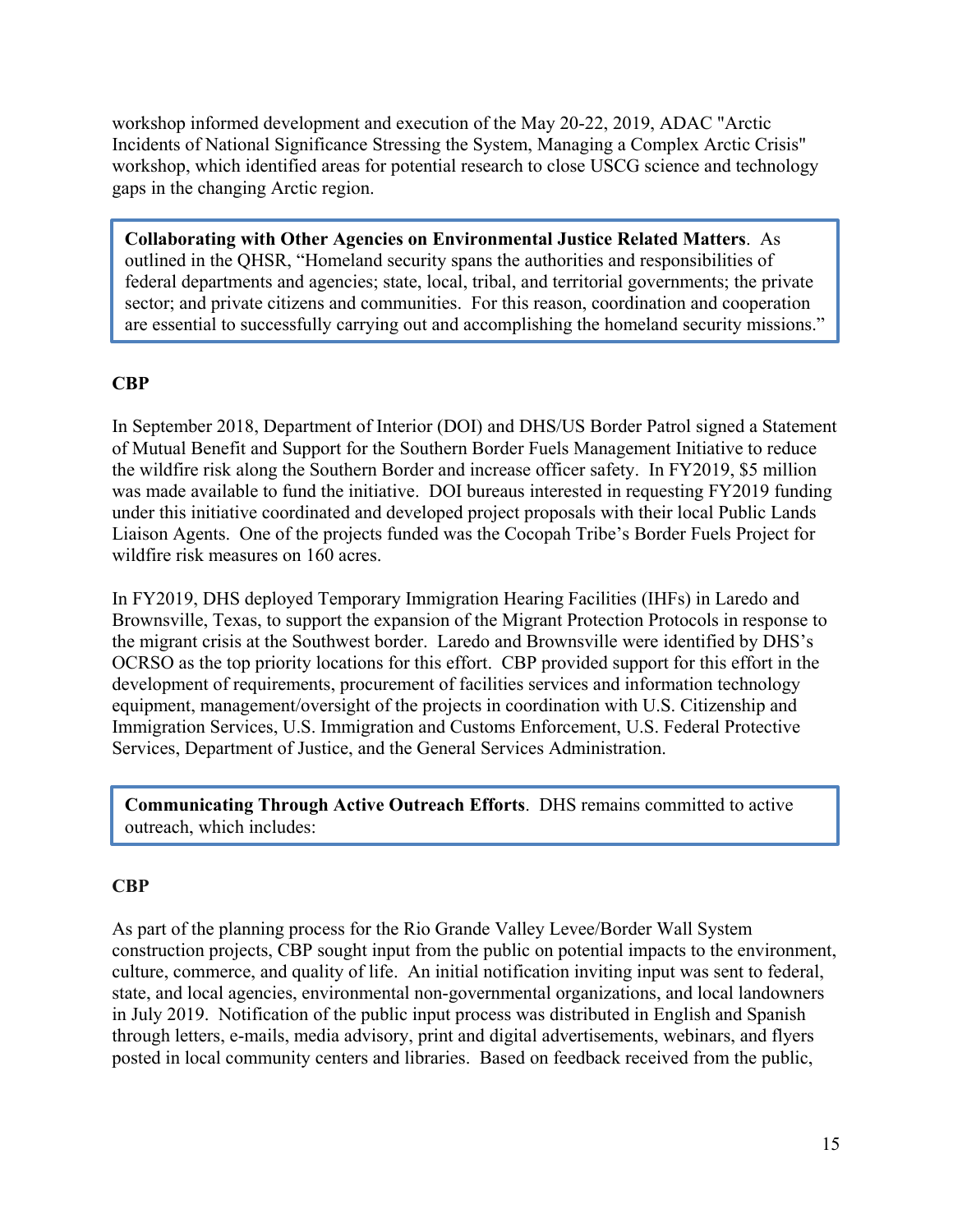#### CBP:

- 1. Extended the comment period for an additional 60 days;
- 2. Expanded the distribution list to additional community members and academics; and
- 3. Provided notification and informational materials in both English and Spanish.

PLLAs participated in Real Estate and Environmental Outreach in FY2019 for the Border Wall Fence Replacement Project in San Diego and El Centro, California, Yuma and Tucson, Arizona and El Paso, Texas. PLLAs met with local stakeholders and Tribes to address any possible impacts or concerns related to the proposed border barrier project.

#### **USCG**

In FY2019, Sector San Juan directed federal resources to conduct post storm port/waterway damage assessments following Hurricane Dorian and verified marina checks for pollution and damaged or sunken vessels. Sector San Juan led investigations of pollution discharges/releases into US navigable waterways in USCG jurisdiction throughout Puerto Rico and the US Virgin Islands. In order to educate the boating public, Sector San Juan Incident Management Division conducted public outreach at the major recreational marina in San Juan Harbor to inform boaters of steps to take for pollution prevention, preparedness, response, liability, and compensation. This was pivotal training to help boaters understand their role in protecting the marine environment by reporting instances of pollution. This training created an opportunity for further collaboration with local environmental quality agencies who lack funding for the type of extensive outreach needed to inform boaters throughout Puerto Rico and the US Virgin Islands.

The USCG Sector San Juan Incident Management Division conducted surge operations to identify vessels left derelict/abandoned after Hurricane Maria and Hurricane Dorian that posed a significant threat to the environment in US Navigable Waterways. This resulted in the cleaning of several abandoned vessels and prevented pollution from oil discharge and hazardous substances into the marine environment/US navigable waterways.

#### **U.S. Immigration and Customs Enforcement (ICE)**

ICE strives to comply with all public participation provisions required by NEPA and other integrated planning statutes such as the National Historic Preservation Act of 1966. ICE actively solicits community feedback during public participation and comment periods through project scoping letters, accessible public meetings (if applicable), and through the presentation of concise, non-technical NEPA documents. In FY2019 ICE completed an Environmental Assessment for the Port Isabel Detention Center, which included public participation outreach efforts like posting notices in both English and Spanish newspapers and at local public libraries. ICE continues to initiate consultations with State Historic Preservation Officers and tribal representatives for all ICE tactical communication construction/leasing activities, seeking input on how to best avoid impacting historic, tribal, and community resources. When planning public participation, ICE does not follow a standard formula. Instead, ICE considers the community's profile and needs to ensure representative community involvement. For example, ICE evaluates local community indicators to assess English proficiency and publishes public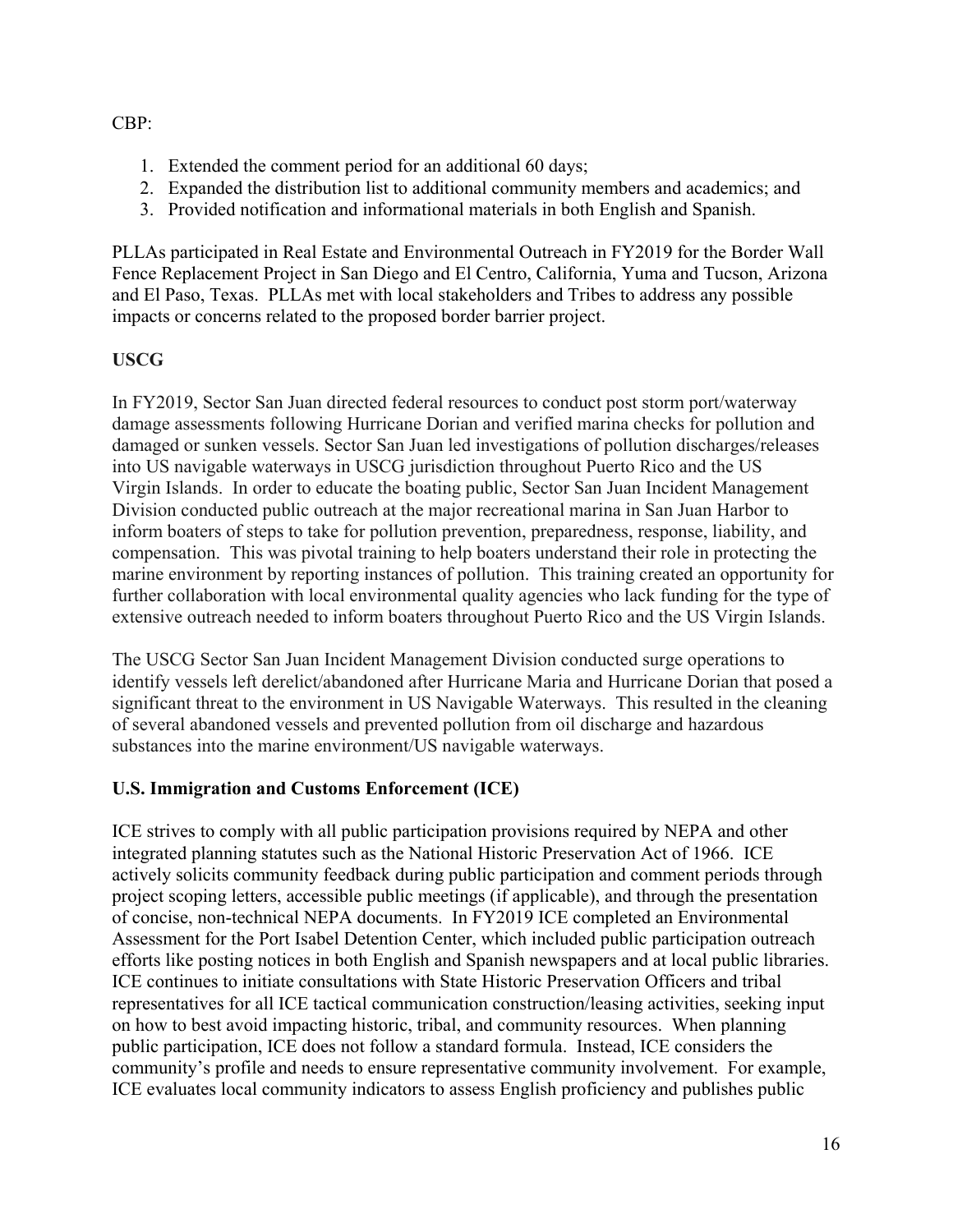notices in both English and other languages used at the local level, if determined to be appropriate. Additionally, ICE considers the significance of any proposed action and the community's desire for public participation when evaluating what level of public participation is appropriate. ICE Office of Acquisitions and Environmental, Energy, and Sustainability Office also held an Environmental Industry Day in FY2019 where ICE communicated environmental and environmental justice considerations in its solicitation processes to potential vendors.

## <span id="page-16-0"></span>**V. Notable and Innovative Community-based Projects**

### **USCG**

Sector San Juan tasked the USCG Cutter WINSLOW GRIESSER to the Bahamas following Hurricane Dorian. WINSLOW GRIESSER patrolled 832 nautical miles and engaged with 1,500 citizens providing 3,000 pounds of food, water, and medical supplies as the first maritime responder following Hurricane Dorian. While deployed to the Bahamas, WINSLOW GRIESSER:

- Delivered disaster relief supplies for the people devastated by Hurricane Dorian;
- Performed waterway assessments while delivering perishable food stores, water, and personal hygiene products to Bahamian citizens;
- Carried goods to the most remote dwellings within the Grand Bahama and Abaco Island chains; and
- Created detailed reports highlighting the extent of damage to sensitive environmental areas, which informed incident response decision making.

## <span id="page-16-1"></span>**VI. Public Comments**

No public comments were received on the FY2018 Environmental Justice Annual Implementation Progress Report. DHS remains open to public comment on its Environmental Justice Strategy and Annual Reports.

## <span id="page-16-2"></span>**VII. Updates and Revisions to the DHS EJ Strategy**

The DHS Environmental Justice Strategy was approved in February 2012 and outlines several strategic objectives. Appendix A: 2012 Strategic Objectives Update, summarizes the Department's progress towards the 2012 goals. The DHS Environmental Justice Strategy is available to the public at [https://www.dhs.gov/dhs-environmental-justice-strategy.](https://www.dhs.gov/dhs-environmental-justice-strategy) There are no updates or revisions to the DHS Environmental Justice Strategy for this reporting period.

## <span id="page-16-3"></span>**VIII. Conclusion**

This FY2019 Environmental Justice Annual Implementation Progress Report serves as the official update of the Department's activities for the implementation of the 2012 DHS Environmental Justice Strategy. The Department remains committed, to the greatest extent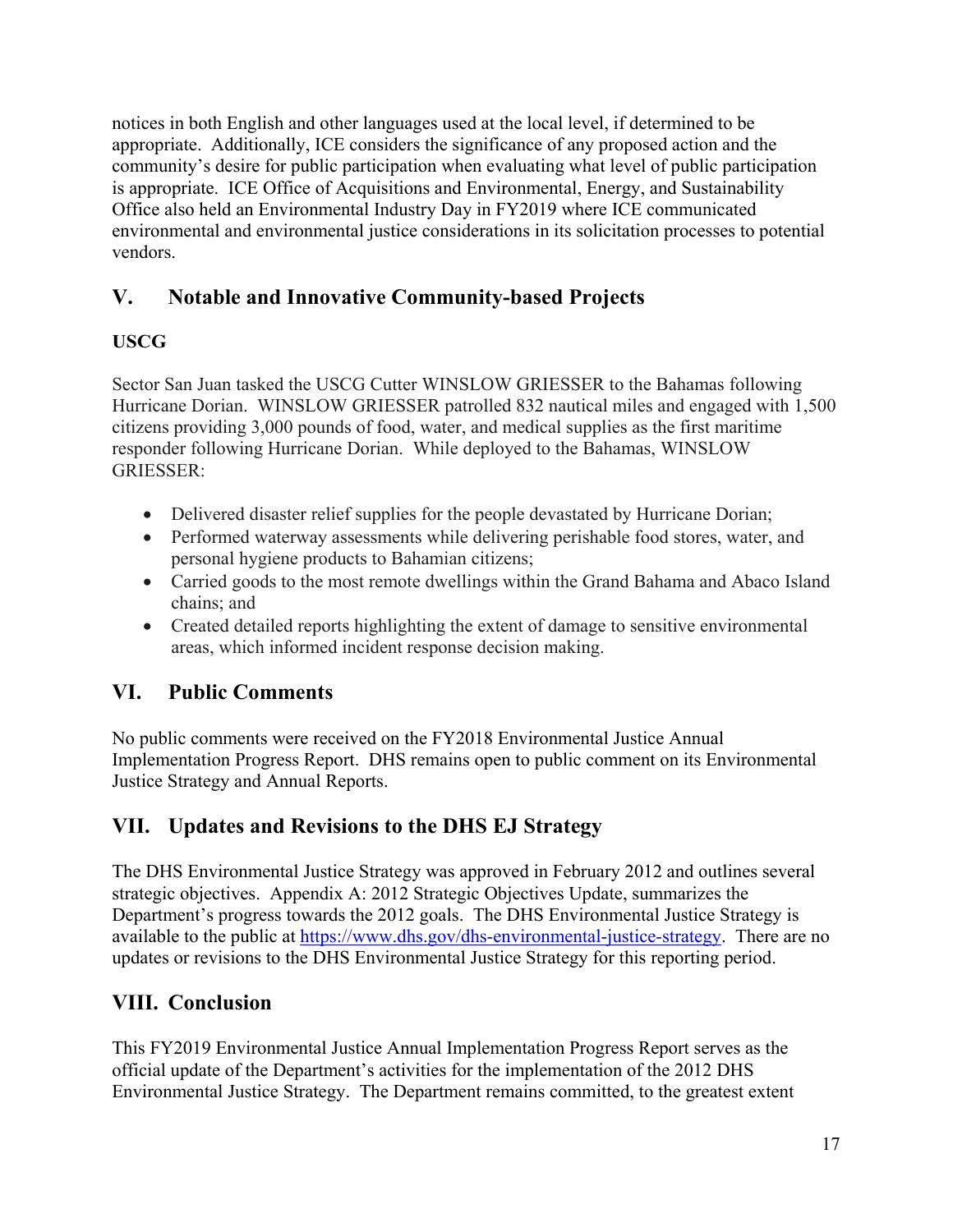practicable and as permitted by law, to integrate environmental justice into its programs, policies, and activities, by identifying and addressing, as appropriate, the disproportionately high and adverse human health or environmental effects on minority and low-income populations throughout the United States, including its territories and possessions, such as the Commonwealth of Puerto Rico and the Commonwealth of the Northern Mariana Island.